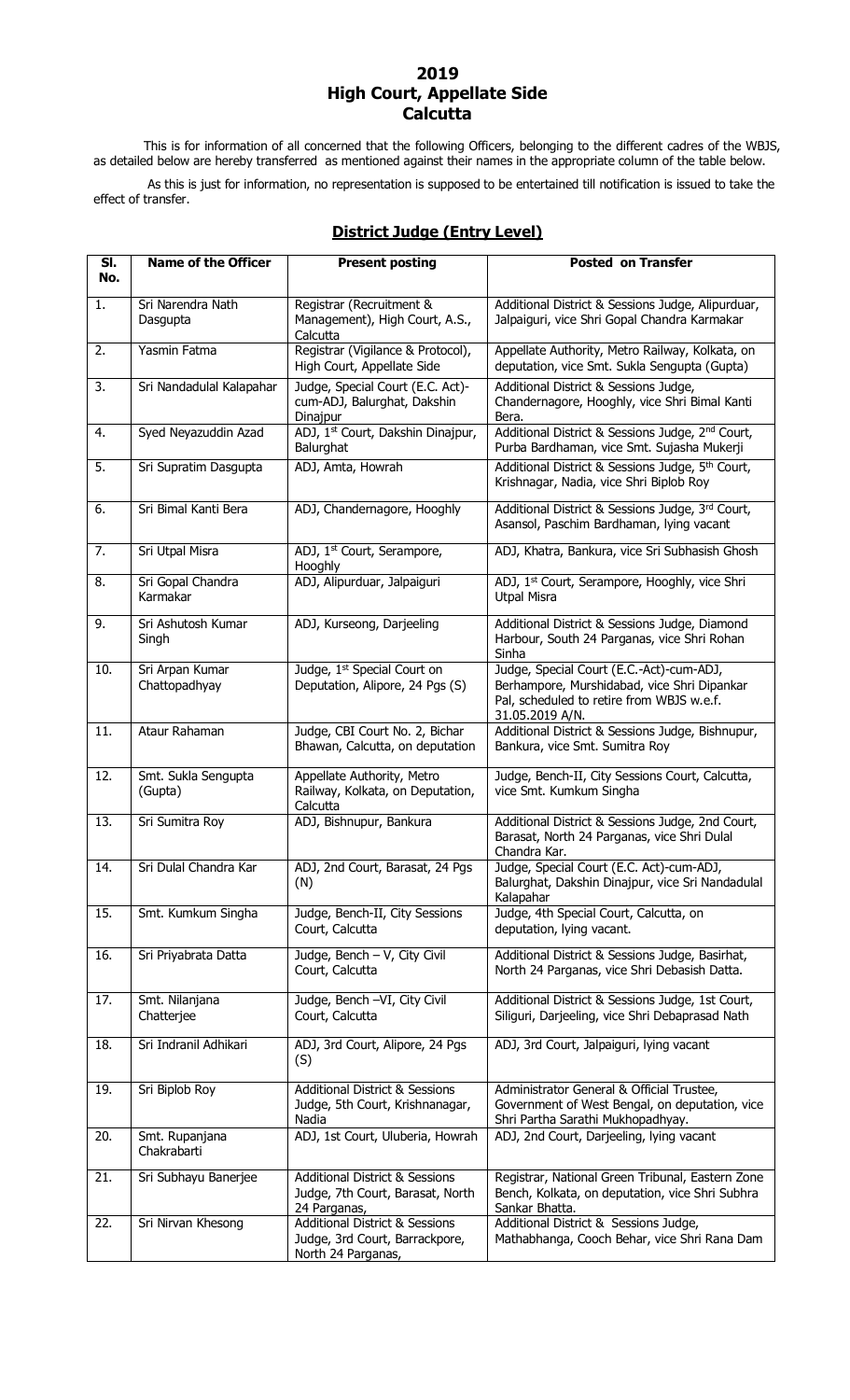| 23. | Smt. Manjusri Mondal                    | <b>Additional District &amp; Sessions</b>                                                                                | Additional District & Sessions Judge, Amta,                                                                                                              |
|-----|-----------------------------------------|--------------------------------------------------------------------------------------------------------------------------|----------------------------------------------------------------------------------------------------------------------------------------------------------|
|     |                                         | Judge, 12th Court, Alipore, South<br>24-Parganas                                                                         | Howrah, vice Shri Supratim Dasgupta.                                                                                                                     |
| 24. | Sri Debaprasad Nath                     | <b>Additional District &amp; Sessions</b><br>Judge, 1st Court, Siliguri,<br>Darjeeling                                   | Additional District & Sessions Judge, 13th Court,<br>Alipore, South 24 Parganas, vice Shri Sudhir<br>Kumar.                                              |
| 25. | Sri Sudhir Kumar                        | ADJ, 13th Court, Alipore, 24 Pgs<br>(S)                                                                                  | Additional District & Sessions Judge, 2nd Court,<br>Siliguri, Darjeeling, vice Shri Sanjib Daruka.                                                       |
| 26. | Sri Debasish Datta                      | <b>Additional District &amp; Sessions</b><br>Judge, Basirhat, North 24<br>Parganas                                       | Judge, CBI Court No. 3, City Sessions Court,<br>Calcutta, on deputation, vice Shri Ajeya Matilal                                                         |
| 27. | Sri Prabir Kumar Misra                  | Judge, 5th Special Court,<br>Calcutta, on deputation,                                                                    | Judge, Bench-VI, City Civil Court, Calcutta, vice<br>Smt. Nilanjana Chatterjee.                                                                          |
| 28. | Shaikh Kamal Uddin                      | <b>Additional District &amp; Sessions</b><br>Judge, 2nd Court, Islampore,<br>Uttar Dinajpur                              | Additional District & Sessions Judge, 12th Court,<br>Alipore, South 24 Parganas, vice Smt. Manjushri<br>Mondal.                                          |
| 29. | Sri Rana Dam                            | <b>Additional District &amp; Sessions</b><br>Judge, Mathabhanga, Cooch<br>Behar                                          | Additional District & Sessions Judge, Kurseong,<br>Darjeeling, vice Shri Ashutosh Kumar Singh.                                                           |
| 30. | Sri Kamal Sarkar                        | <b>Additional District &amp; Sessions</b><br>Judge, 1st Court, Kakdwip, South<br>24 Parganas                             | Additional District & Sessions Judge, 1st Court,<br>Alipore, South 24 Parganas, vice Shri Srikumar<br>Goswami.                                           |
| 31. | Sri Sanjib Daruka                       | <b>Additional District &amp; Sessions</b><br>Judge, 2nd Court, Siliguri,<br>Darjeeling                                   | Judge, Special Court, Barasat, North 24<br>Parganas, to deal with Criminal Cases involving<br>MPs/MLAs of West Bengal, vice Shri Somnath<br>Chakrabarti. |
| 32. | Sri Somnath Chakrabarti                 | Judge, Special Court, Barasat,<br>North 24 Parganas, to deal with<br>Criminal Cases involving<br>MPs/MLAs of West Bengal | Additional District & Sessions Judge, 7th Court,<br>Barasat, North 24 Parganas, vice Shri Subhayu<br>Banerjee                                            |
| 33. | Sri Sukumar Ray                         | Director, West Bengal Judicial<br>Kolkata,<br>Academy,<br>on<br>deputation.                                              | District & Sessions Judge, Cooch Behar, vice Sri<br>Jayanta Koley.                                                                                       |
| 34. | Sri Ananda Kumar<br>Mukherjee           | Registrar General, High Court,<br>Calcutta.                                                                              | District & Sessions Judge, Birbhum, vice Sri<br>Subhendu Samanta                                                                                         |
| 35. | Sri Ajeya Matilal                       | Judge, CBI Court No. 3, City<br>Sessions Court, Calcutta, on<br>deputation.                                              | District & Sessions Judge, Kalimpong, vice Shri<br>Atanu Roy.                                                                                            |
| 36. | Sri Partha Sarathi<br>Mukhopadhyay.     | Administrator General & Official<br>Trustee, Government of West<br>Bengal, on deputation.                                | District & Sessions Judge, Purba Bardhaman,<br>vice Md. Shabbar Rashidi.                                                                                 |
| 37. | Md. Shabbar Rashidi                     | District & Sessions Judge, Purba<br>Bardhaman.                                                                           | District & Sessions Judge, Howrah, vice Shri<br>Kaushik Bhattacharya.                                                                                    |
| 38. | Sri Subhasish Ghosh                     | ADJ, Khatra, Bankura                                                                                                     | ADJ, 10 <sup>th</sup> Court, Alipore, South 24-Parganas,<br>lying vacant                                                                                 |
| 39. | Smt. Sujasha Mukerji                    | ADJ, 2 <sup>nd</sup> Court, Sadar, Purba<br>Bardhaman                                                                    | Judge, Bench-VII, City Civil Court, Calcutta, lying<br>vacant                                                                                            |
| 40. | Sri Subhendu Samanta                    | District & Sessions Judge,<br><b>Birbhum</b>                                                                             | District & Sessions Judge, Nadia vice Smt. Rai<br>Chattopadhyay                                                                                          |
| 41. | Sri Srikumar Goswami                    | <b>Additional District &amp; Sessions</b><br>Judge, 1st Court, Alipore, South<br>24 Parganas                             | Judge, Commercial Court, Alipore.                                                                                                                        |
| 42. | Sri Subhra Sankar Bhatta                | Registrar, National Green<br>Tribunal, Eastern Zone Bench,<br>Kolkata, on deputation                                     | Judge, Commercial Court, Rajarhat.                                                                                                                       |
| 43. | Sri Sourav Bhattacharya                 | Registrar (Original Side), High<br>Court, Calcutta                                                                       | Judge, Commercial Court, Asansol                                                                                                                         |
| 44. | Sri Satya Arnab Ghosal                  | Judge, Bench-XIII, 'City Civil<br>Court, Calcutta                                                                        | Judge, Commercial Court, Siliguri.                                                                                                                       |
| 45. | Smt.<br>Kesang<br>Doma<br><b>Bhutia</b> | District & Sessions Judge, North<br>24 Parganas.                                                                         | Director, West Bengal Judicial Academy, Kolkata,<br>vice Shri Sukumar Ray.                                                                               |
| 46. | Rabindra<br>Shri<br>Nath<br>Samanta     | District & Sessions Judge, South<br>24-Parganas.                                                                         | Registrar General, High Court, Calcutta, vice<br>Shri Ananda Kumar Mukherjee.                                                                            |
| 47. | Shri Atanu Roy                          | District & Sessions Judge,<br>Kalimpong.                                                                                 | Registrar, Circuit Bench of Calcutta High Court at<br>Port Blair, Andaman & Nicobar Islands, vice Shri<br>Siddhartha Roy Chowdhury                       |
| 48. | Smt. Shampa Dutt (Paul)                 | Administration<br>Registrar<br>(General,<br>Infrastructure<br>&<br>Estate), High Court, Appellate<br>Side, Calcutta      | Registrar (Inspection -I), High Court, Appellate<br>Side, Calcutta, vice Firoza Khatoon.                                                                 |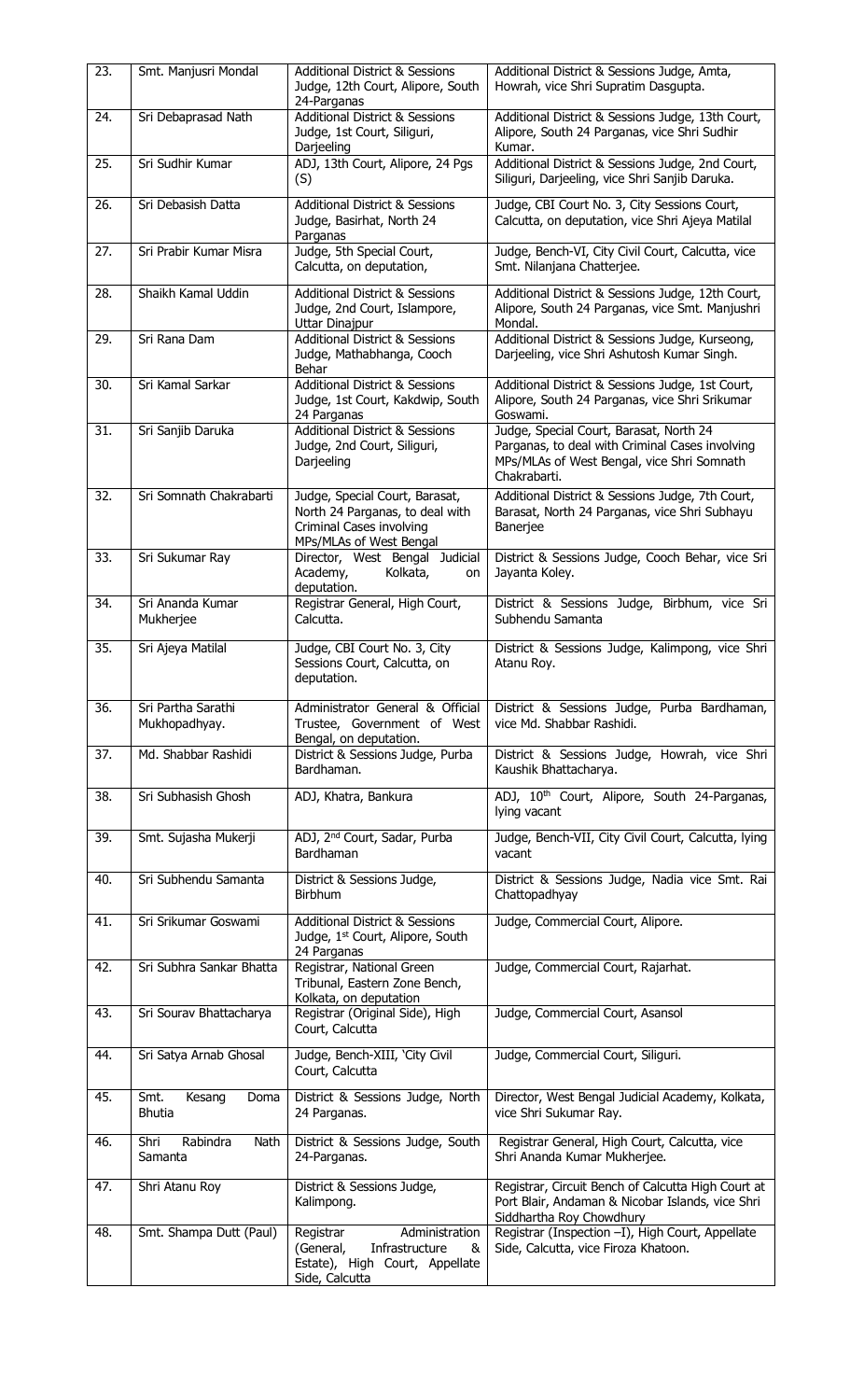| 49. | Shri Jayanta Koley | District & Sessions Judge, Cooch<br>Behar.                                                               | Registrar (Vigilance & Protocol), High Court,<br>Appellate Side, Calcutta, vice Yasmin Fatma.                       |
|-----|--------------------|----------------------------------------------------------------------------------------------------------|---------------------------------------------------------------------------------------------------------------------|
| 50. | Shri Anirban Das   | Additional<br>Joint<br>Legal<br>Remembrancer<br>the<br>to<br>Government of West Bengal, on<br>deputation | Registrar, Original Side, High Court, Calcutta,<br>vice Shri Sourav Bhattacharya.                                   |
| 51. | Shri Rohan Sinha   | <b>Additional District &amp; Sessions</b><br>Judge, Diamond Harbour, South<br>24 Parganas.               | Registrar (Recruitment & Management), High<br>Court, Appellate Side, Calcutta, vice Shri<br>Narendra Nath Dasgupta. |

## **ADJ, FTC**

| SL.<br>No.       | <b>Name of the Officer</b>           | <b>Present posting</b>                  | <b>Posted on Transfer</b>                              |
|------------------|--------------------------------------|-----------------------------------------|--------------------------------------------------------|
| 1.               | Smt. Sulagna Dastidar<br>(Chattoraj) | ADJ, FTC-2, Sadar, Paschim<br>Medinipur | ADJ, FTC-8, Alipore, South 24-Parganas lying<br>vacant |
| 2.               | Sri Rajesh Tamang                    | ADJ, FTC-1, Malda                       | ADJ, FTC-3, Alipore, South 24-Parganas lying<br>vacant |
| $\overline{3}$ . | Sri Gour Sundar<br>Banerjee          | ADJ, FTC-3, Krishnanagar, Nadia         | ADJ, FTC-2, Howrah, lying vacant                       |

## **CJ(SD)**

| SI.<br>No. | <b>Name of the Officer</b>                  | <b>Present Posting</b>                                     | <b>Posted on Transfer</b>                                                                                                     |
|------------|---------------------------------------------|------------------------------------------------------------|-------------------------------------------------------------------------------------------------------------------------------|
|            |                                             |                                                            |                                                                                                                               |
| 1.         | Smt. Kusumika Dey<br>Mitra                  | ACJM, Kalna, Purba Bardhaman                               | Secretary, DLSA, Dakshin Dinajpur vice Sri<br>Soumendra Nath Roy, since transferred                                           |
| 2.         | Sri Deb Kumar Goswami                       | CJ(SD), Kalna, Purba Bardhaman                             | Dy. Director (Legal), Health & Family Welfare<br>Dept, Govt. of WB, on deput. vice Sri Koustav<br>Mookerji, since transferred |
| 3.         | Sri Alokesh Das                             | ACJM, Mathabhanga, Cooch<br>Behar                          | CJ(SD), 4th Court, Alipore, South 24-Parganas<br>vice Smt. Rimpa Roy, since transferred                                       |
| 4.         | Sri Sadhan Mondal                           | CJM, Hooghly                                               | CJ(SD), Chanchal, Malda, vice Sri Biswajyoti<br>Chatterjee, since transferred                                                 |
| 5.         | Smt. Tanima Das                             | CJ(SD), 1 <sup>st</sup> Court, Chinsurah,<br>Hooghly       | ACJM, Raghunathpur, Purulia vice Sri Debarghya<br>Biswas, since transferred                                                   |
| 6.         | Sri Mrinal Kanti Mondal                     | ACJM, Serampore, Hooghly                                   | ACJM, Mathabhanga, Cooch Behar vice Sri<br>Alokesh Das, since transferred                                                     |
| 7.         | Sri Teerthankar<br>Bhattacharyya            | ACJM, Arambagh, Hooghly                                    | CJ(SD), Kalyani, Nadia vice Sri Debajyoti<br>Mukherjee, since transferre                                                      |
| 8.         | Smt. Jyotsna Roy                            | CJ(SD), 3rd Court, Howrah                                  | CJ(SD), Alipuduar, Jalpaiguri, vice Sri Indranil<br>Chatterjee, since transferred                                             |
| 9.         | Sri Protyai Chowdhury                       | Registrar, District Judge's Court,<br>Howrah               | ACJM, Ranaghat, Nadia, vice Smt. Sanghamitra<br>Podder, since transferred                                                     |
| 10.        | Sri Indranil Halder                         | CJ(SD), Uluberia, Howrah                                   | ACJM, Kalna, Purba Bardhaman vice Smt.<br>Kusumika Dey Mitra, since transferred                                               |
| 11.        | Sri Indranil Chatterjee                     | CJ(SD), Alipurduar, Jalpaiguri                             | CJM, Barasat, North 24-Parganas vice Sri Rintu<br>Sur, since transferred                                                      |
| 12.        | Smt. Prajna Gargi<br>(Bhattacharya) Hussain | Judge, Bench-4, Presidency<br>Small Causes Court, Calcutta | CJ(SD), Bolpur, Birbhum vice Sri Anindya<br>Banerjee, since transferred                                                       |
| 13.        | Sri Subrata Ghosh                           | Judge, Bench-5, PSCC, Calcutta                             | Secretary, DLSA, Murshidabad, vice Sri Mandeep<br>Saha Ray, since transferred                                                 |
| 14.        | Sri Biswajyoti Chatterjee                   | CJ(SD), Chanchal, Malda                                    | Judge, Bench-4, PSCC, Calcutta vice Smt. Prajna<br>Gargi Bhattacharya (Hossain) since transferred                             |
| 15.        | Sri Megh Dorji Moktan                       | ACJM, Krishnanagar, Nadia                                  | CJ(SD), 5 <sup>th</sup> Court, Alipore, South 24-Parganas<br>vice Sri Soumitra Kumar Ganguly                                  |
| 16.        | Smt. Sarojini Ghising                       | CJ(SD), 3rd Court, Krishnanagar,<br>Nadia                  | CJ(SD), 9th Court, Alipore, South 24-Parganas<br>lying vacant                                                                 |
| 17.        | Smt. Sanghamitra<br>Podder                  | ACJM, Ranaghat, Nadia                                      | Judge, Bench-3, PSCC, Calcutta lying vacant                                                                                   |
| 18.        | Sri Debajyoti Mukherjee                     | CJ(SD), Kalyani, Nadia                                     | Secretary, DLSA, Birbhum vice Smt. Barnali<br>Dasgupta, since transferred                                                     |
| 19.        | Sri Sanjay Choudhury                        | CJ(SD), Tehatta, Nadia                                     | Registrar, Family Court, Calcutta, on deputation<br>vice Smt. Suparna Sarkar, since transferred                               |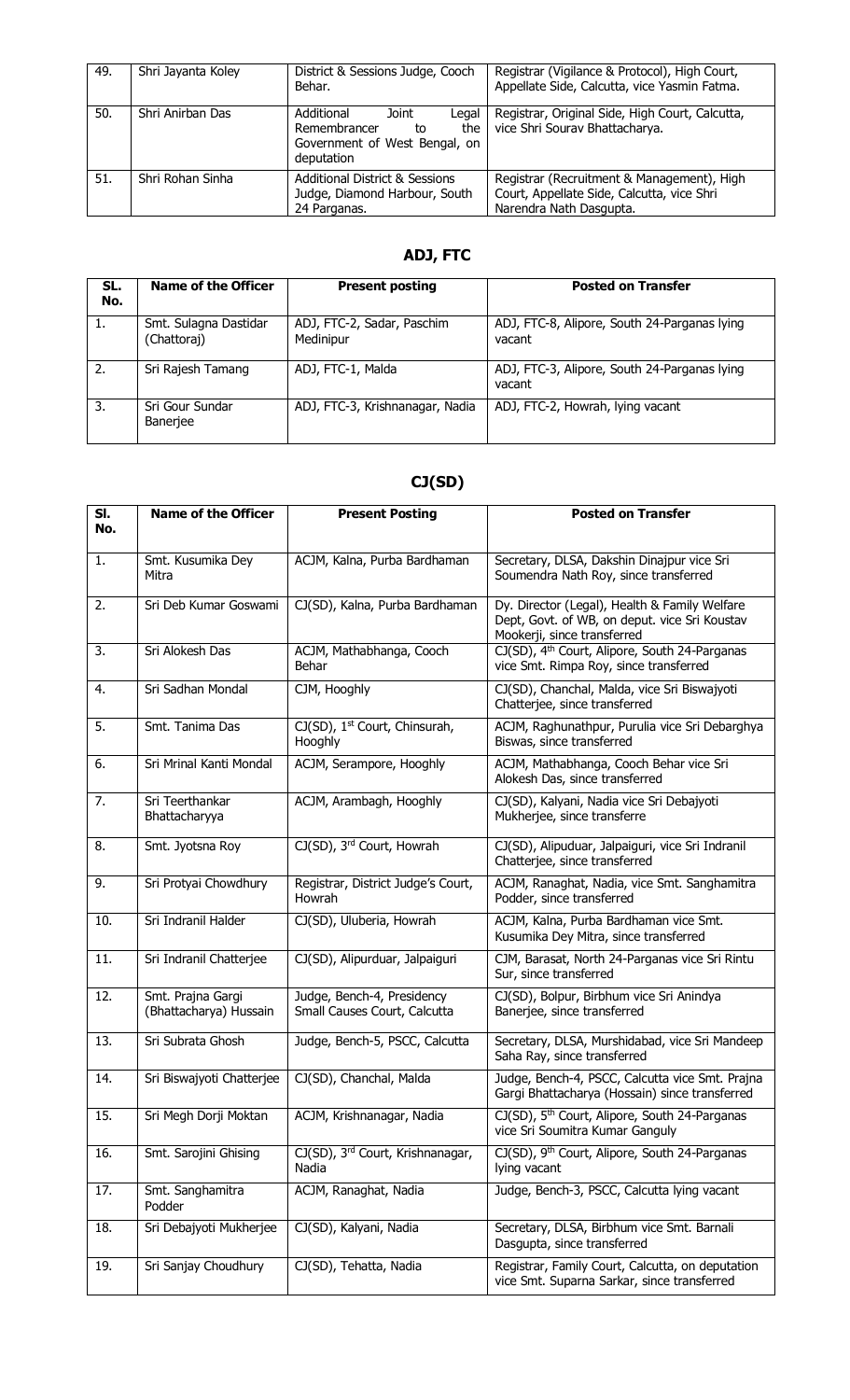| 20. | Sri Rintu Sur                 | CJM, Barasat, North 24-Parganas                                                               | CJM, Medinipur, Paschim Medinipur, vice Sri<br>Prasun Ghosh, since transferred                                              |
|-----|-------------------------------|-----------------------------------------------------------------------------------------------|-----------------------------------------------------------------------------------------------------------------------------|
| 21. | Sri Sanjay Naskar             | CJ(SD), 2 <sup>nd</sup> Court, Barasat, North<br>24-Parganas                                  | CJM, Car Nicobar, A & N Islands vice Sri Hindol<br>Ray, since transferred                                                   |
| 22. | Sri Prasun Ghosh              | CJM, Paschim Medinipur                                                                        | CJ(SD), 1st Court, Sadar, Howrah vice Smt.<br>Jhilom Gupta, since transferred                                               |
| 23. | Sri Sabyasachi Chattoraj      | Registrar, District Judge's Court,<br>Paschim Medinipur                                       | Law Officer, Directorate of Drug Control, Govt. of<br>W.B., on deputation vice Sri Sudip Bhattacharya,<br>since transferred |
| 24. | Sri Debarghya Biswas          | ACJM, Raghunathpur, Purulia                                                                   | ACJM, Krishnanagar, Nadia vice Sri Megh Dorji<br>Moktan, since transferred                                                  |
| 25. | Smt. Rimpa Roy                | CJ(SD), 4 <sup>th</sup> Court, Alipore, South<br>24-Parganas                                  | CJM, Purulia vice Smt. Kumkum Chattopadhyay,<br>since transferred                                                           |
| 26. | Smt. Indrani Gupta            | CJ(SD), 8 <sup>th</sup> Court, Alipore, South<br>24-Parganas                                  | ACJM, Basirhat, North 24 Parganas, vice Sri Uday<br>Rana, since transferred                                                 |
| 27. | Sri Sudeep Banerjee           | ACJM, Diamond Harbour, South<br>24-Parganas                                                   | Registrar, D.J.'s Court, Paschim Medinipur, vice<br>Sri Sabyasachi Chattoraj, since transferred                             |
| 28. | Sri Soumendra Nath<br>Roy     | Secretary, DLSA, Dakshin<br>Dinajpur                                                          | CJ(SD), 2 <sup>nd</sup> Court, Barasat, North 24-Parganas<br>vice Sri Sanjay Naskar, since transferred                      |
| 29. | Sri Mandip Saha Roy           | Secretary, DLSA, Murshidabad                                                                  | ACJM, Diamond Harbour, South 24-Parganas<br>vice Sri Sudeep Banerjee, since transferred                                     |
| 30. | Sri Kaustav Mookerjee         | Deputy Director (Legal), Health<br>& Family Welfare Department,<br>Govt. of WB, on deputation | ACJM, Arambagh, Hooghly, vice Sri Teerthankar<br>Bhattacharya, since transferred                                            |
| 31. | Smt. Bipasha Mondal<br>(Das)  | Deputy A.G.O.T., Govt. of WB,<br>on deputation                                                | CJM, Raiganj, Uttar Dinajpur vice Sri Suresh<br>Singh, since transferred                                                    |
| 32. | Sri Sudip Bhattacharya        | Law Officer, Directorate of Drug<br>Control, Govt. of WB, on<br>deputation                    | CJ(SD), 2 <sup>nd</sup> Court, Berhampore, Murshidabad<br>vice Smt. Tanusree Dutta, since transferred                       |
| 33. | Ms. Suparna Sarkar            | Registrar, Family Court, Calcutta                                                             | ACJM, Jangipur, Murshidabad, vice Sri Amar<br>Kishor Mahato, since transferred                                              |
| 34. | Sri Hindol Roy                | CJM, Car Nicobar, A & N Islands                                                               | CJ(SD), 2 <sup>nd</sup> Court, Sadar, Hooghly lying vacant                                                                  |
| 35. | Smt. Jhilom Gupta             | CJ(SD), 1 <sup>st</sup> Court, Sadar, Howrah                                                  | CJ(SD), Kalna, Purba Bardhaman, vice Sri Deb<br>Kumar Goswami, since transferred                                            |
| 36. | Smt. Tanusree Dutta           | CJ(SD), 2 <sup>nd</sup> Court, Berhampore,<br>Murshidabad                                     | Registrar, District Judge's Court, Howrah vice Sri<br>Protyai Chowdhury, since transferred                                  |
| 37. | Sri Amar Kishor Mahato        | ACJM, Jangipur, Mursihidabad                                                                  | ACJM, Serampore, Hooghly, vice Sri Mrinal Kanti<br>Mondal, since transferred                                                |
| 38. | Sri Uday Rana                 | ACJM, Basirhat, North 24-<br>Parganas                                                         | CJ(SD), Raiganj, Uttar Dinajpur vice Smt. Sutapa<br><b>Mallick</b>                                                          |
| 39. | Sri Suresh Singh              | CJM, Raiganj, Uttar Dinajpur                                                                  | Deputy A.G.O.T., Govt. of WB, on deputation,<br>vice Smt. Bipasha Mondal, since transferred                                 |
| 40. | Smt. Kumkum<br>Chattopadhyay  | CJM, Purulia                                                                                  | CJ(SD), 1st Court, Sadar, Hooghly vice Smt.<br>Tanima Das, since transferred                                                |
| 41. | Sri Anindya Banerjee          | CJ(SD), Bolpur, Birbhum                                                                       | CJ(SD), Tehatta, Nadia, vice Sri Sanjay<br>Chowdhury, since transferred                                                     |
| 42. | Sri Soumitra Kumar<br>Ganguly | CJ(SD), 5th Court, Alipore, South<br>24-Parganas                                              | Judge, Bench-6, PSCC, Calcutta, lying vacant                                                                                |
| 43. | Smt. Barnali Dasgupta         | Secretary, DLSA, Birbhum                                                                      | CJM, Hooghly vice Sri Sadhan Mondal, since<br>transferred                                                                   |
| 44. | Smt. Sutapa Mallick           | CJ(SD), Raiganj, Uttar Dinajpur                                                               | CJ(SD), Uluberia, Howrah vice Sri Indranil<br>Halder, since transferred                                                     |

# **CJ(JD)**

| SI.<br>No. | Name of the Officer   | present posting                                                 | <b>Transferred and posted as</b>                                                         |
|------------|-----------------------|-----------------------------------------------------------------|------------------------------------------------------------------------------------------|
| 1.         | Md. Ruknuddin         | CJ(JD), Dantan, Paschim<br>Medinipur                            | Metropolitan Magistrate, 5 <sup>th</sup> Court, Calcutta vice<br>Smt. Nita Sarkar        |
| 2.         | Arpita Hira           | Civil Judge (Junior Division), 1st<br>Court, Kandi, Murshidabad | Metropolitan Magistrate, 12 <sup>th</sup> Court, Calcutta<br>vice Sri Smarajit Roy       |
| 3.         | Smt. Rinjee Doma Lama | Judicial Magistrate, 2 <sup>nd</sup> Court,<br>Sadar, Malda     | Metropolitan Magistrate, 13th Court, Calcutta<br>vice Smt. Keya Mandal (Raha)            |
| 4.         | Sri Sanjib Roy        | Judicial Magistrate, Jhargram,<br>Paschim Medinipur             | Metropolitan Magistrate, 16 <sup>th</sup> Court, Calcutta<br>vice Sri Sunil Kumar Sharma |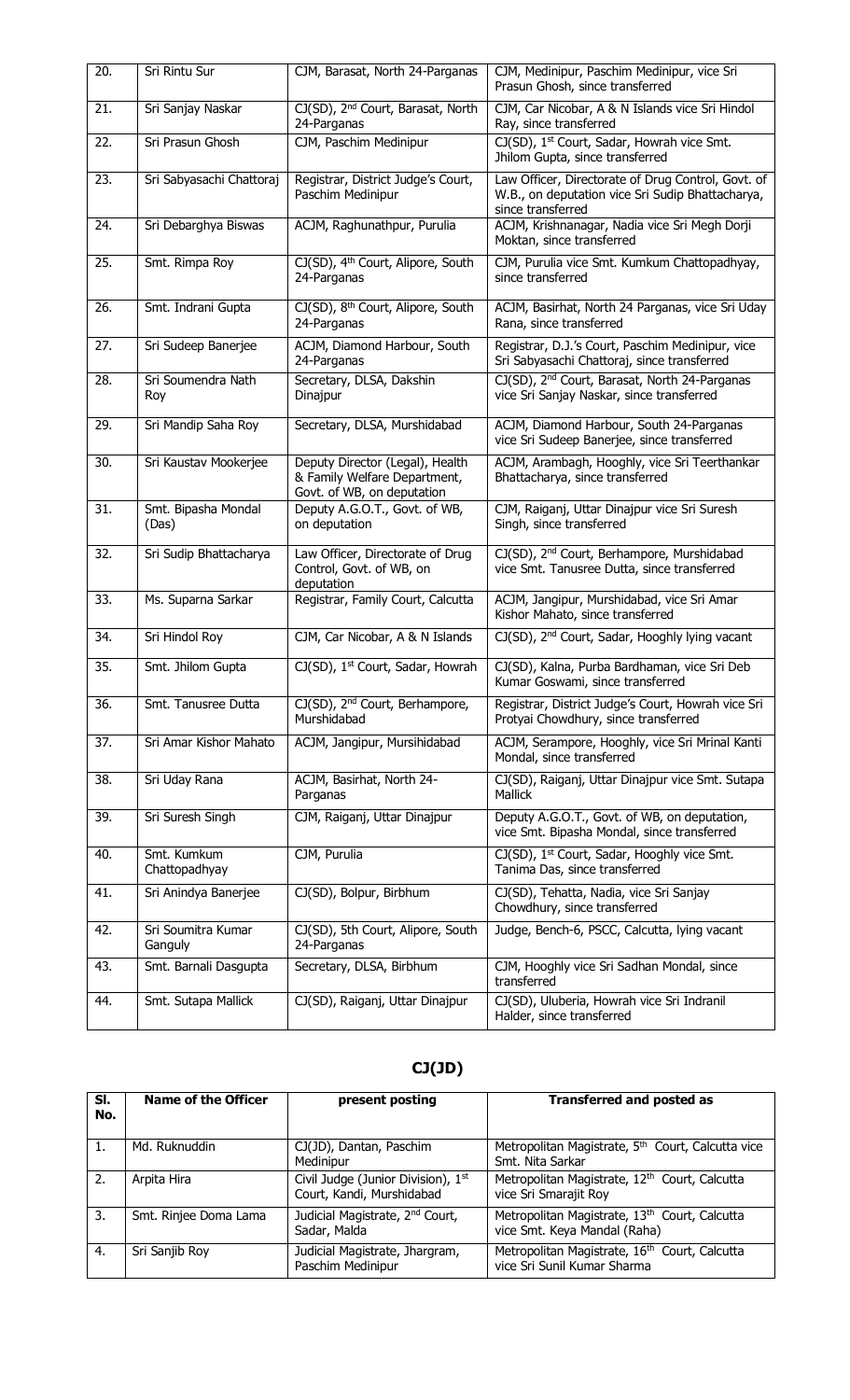| 5.  | Smt. Sumana Garain                              | Judicial Magistrate, 1st Court,<br>Sadar, Malda                                      | Municipal Magistrate, 2 <sup>nd</sup> Court, Calcutta vice Sri<br>Prosenjit Bose                                      |
|-----|-------------------------------------------------|--------------------------------------------------------------------------------------|-----------------------------------------------------------------------------------------------------------------------|
| 6.  | Arshi Hasmat                                    | JM, Khatra, Bankura                                                                  | JM, 2 <sup>nd</sup> Court, Barasat, North 24 Parganas vice<br>Ms. Nilanjana Bandyopadhyay                             |
| 7.  | Md. Samim Alam                                  | Civil Judge (Junior Division), 2nd<br>Court, Khatra, Bankura                         | Judicial Magistrate, 1st Court, Barasat, North 24-<br>Parganas vice Smt. Atri Chanda                                  |
| 8.  | Ms Shabana Parveen                              | JM, 2 <sup>nd</sup> Court, Arambagh,<br><b>Hooghly</b>                               | Civil Judge (Junior Division), Suri, Birbhum vice<br>Ms. Ananya Chatterjee                                            |
| 9.  | Sri Arindam Chakraborty-<br>П                   | CJ(JD), 2 <sup>nd</sup> Court, Basirhat, North<br>24-Parganas                        | CJ(JD), 1 <sup>st</sup> Court, Chinsurah, Hooghly vice Ms.<br>Riha Trivedi                                            |
| 10. | Smt. Tanusree Roy                               | JM, 1st Court, Basirhat, North 24-<br>Parganas                                       | Judicial Magistrate, 3rd Court, Sadar, Bankura<br>vice Mollah Mahatab Hossain                                         |
| 11. | Ms. Nabanita Nandy                              | CJ(JD), 1 <sup>st</sup> Court, Asansol,<br>Paschim Bardhaman                         | JM, Baruipore, South 24-Parganas vice Smt.<br>Dewyani Rai                                                             |
| 12. | Sri Sourav Das                                  | CJ(JD), 3rd Court, Asansol,<br>Paschim Bardhaman                                     | JM, 1st Court, Diamond Harbour, South 24-<br>Parganas vice Sri Arko Dev Mukherjee                                     |
| 13. | Smt. Nabanita Chatterjee                        | JM, 7 <sup>th</sup> Court, Asansol, Paschim<br>Bardhaman                             | CJ(JD), 3rd Court, Diamond Harbour, South 24-<br>Parganas vice Quadira Sultana                                        |
| 14. | Ms. Sayantani Chowdhury                         | CJ(JD), 3rd Court, Tamluk, Purba<br>Medinipur                                        | CJ(JD), Addl. Court, Sealdah, South 24-Parganas<br>vice Ms. Sumita Deb Roy                                            |
| 15. | Ms. Saptamita Das                               | CJ(JD), 1st Court, Contai, Purba<br>Medinipur                                        | Civil Judge (Junior Division), Kalyani, Nadia vice<br>Sri Ramaprasad Ghosh                                            |
| 16. | Ms Sunita Saha                                  | JM, 1st Court, Contai, Purba<br>Medinipur                                            | CJ(JD), 2 <sup>nd</sup> Court, Baruipore, South 24-Parganas<br>vice Smt. Stotri Saha                                  |
| 17. | Sri Nilanjan Maulik                             | CJ(JD), Haldia, Purba Medinipur                                                      | JM, 1st Court, Barrackpore, North 24 Parganas<br>vice Sri Prantik Ranjan Bose                                         |
| 18. | Smt. Swati Chaurasia                            | JM, Haldia, Purba Medinipur                                                          | Judicial Magistrate, 4 <sup>th</sup> Court, Barrackpore, North<br>24-Parganas vice Smt. Sarmistha Bose (Dutta<br>Roy) |
| 19. | Nasrina Parveen                                 | CJ(JD), 2 <sup>nd</sup> Court, Sadar,<br>Paschim Medinipur                           | Judicial Magistrate, 2 <sup>nd</sup> Court, Serampore,<br>Hooghly vice Miss Sabilaa Rahaman                           |
| 20. | Sri Aneek Banerjee                              | JM, 6 <sup>th</sup> Court, Sadar, Paschim<br>Medinipur                               | Judicial Magistrate, 2 <sup>nd</sup> Court, Chinsurah,<br>Hooghly vice Smt. Koel Pradhan                              |
| 21. | Yasmin Ara Khatun                               | CJ(JD), Addl. Court, Garbeta,<br>Paschim Medinipur                                   | JM, 3rd Court, Sadar, Howrah vice Smt.<br>Pritamana Nanda                                                             |
| 22. | Mr. Saloar Alam                                 | Civil Judge (Junior Division)-cum-<br>Judicial Magistrate, Kurseong,<br>Darjeeling   | CJ(JD), 2 <sup>nd</sup> Court, Sadar, Howrah vice Smt.<br>Sreeparna Routh                                             |
| 23. | Sk. Mohammed Arif Hasan                         | CJ(JD), Jhargram, Paschim<br>Medinipur                                               | JM, 1st Court, Sadar, Howrah vice Sri Sourav<br>Kumar Jana Roy                                                        |
| 24. | Smt. Sreeparna Routh                            | CJ(JD), 2 <sup>nd</sup> Court, Sadar, Howrah                                         | JM, Khatra, Bankura vice Ms. Arshi Hasmat                                                                             |
| 25. | Sri Sourav Kumar Jana<br>Roy                    | JM, 1st Court, Sadar, Howrah                                                         | CJ(JD), 3rd Court, Tamluk, Purba Medinipur vice<br>Ms. Sayantani Chowdhury                                            |
| 26. | Smt. Pritamana Nanda                            | JM, 3rd Court, Sadar, Howrah                                                         | Civil Judge (Junior Division)-cum-Judicial<br>Magistrate, Kurseong, Darjeeling vice Mr. Saloar<br>Alam                |
| 27. | Ms. Riha Trivedi                                | CJ(JD), 1 <sup>st</sup> Court, Chinsurah,<br>Hooghly                                 | CJ(JD), Addl. Court, Garbeta, Paschim Medinipur<br>vice Yasmin Ara Khatun                                             |
| 28. | Smt. Koel Pradhan                               | Judicial Magistrate, 2 <sup>nd</sup> Court,<br>Chinsurah, Hooghly                    | Judicial Magistrate, 3rd Court, Sadar, Purba<br>Bardhaman vice Sri Amartya Chakraborty                                |
| 29. | Ms. Satarupa Roy                                | CJ(JD), 3rd Court, Serampore,<br>Hooghly                                             | JM, 1st Court, Contai, Purba Medinipur vice Ms<br>Sunita Saha                                                         |
| 30. | Miss Sabilaa Rahaman                            | Judicial Magistrate, 2 <sup>nd</sup> Court,<br>Serampore, Hooghly                    | Civil Judge (Junior Division), 1 <sup>st</sup> Court, Kandi,<br>Murshidabad vice Arpita Hira                          |
| 31. | Ms. Nilanjana<br>Bandyopadhyay                  | JM, 2 <sup>nd</sup> Court, Barasat, North 24<br>Parganas                             | CJ(JD), 3rd Court, Asansol, Paschim Bardhaman<br>vice Sri Sourav Das                                                  |
| 32. | Sri Prantik Ranjan Bose                         | JM, 1st Court, Barrackpore, North<br>24 Parganas                                     | JM, 7 <sup>th</sup> Court, Asansol, Paschim Bardhaman vice<br>Smt. Nabanita Chatterjee                                |
| 33. | Sarmistha<br>Smt.<br><b>Bose</b><br>(Dutta Roy) | Judicial Magistrate, 4th Court,<br>Barrackpore, North 24-Parganas                    | CJ(JD), 1st Court, Asansol, Paschim Bardhaman<br>vice Ms. Nabanita Nandy                                              |
| 34. | Sri Nirmam Thapa                                | JM, 3rd Court, Barrackpore, North<br>24 Parganas                                     | CJ(JD), Dantan, Paschim Medinipur vice Md.<br>Ruknuddin                                                               |
| 35. | Smt. Shivi Srivastav                            | Civil Judge (Junior Division), 6th<br>Court,<br>Alipore,<br>South<br>24-<br>Parganas | Judicial Magistrate, 1st Court, Sadar, Malda vice<br>Smt. Sumana Garain                                               |
| 36. | Smt. Anasuya Dey                                | CJ(JD), 1st Addl. Court, Alipore,<br>South 24-Parganas                               | JM, 6 <sup>th</sup> Court, Sadar, Paschim Medinipur vice Sri<br>Aneek Banerjee                                        |
| 37. | Ms. Neha Sharma                                 | JM, 3rd Court, Alipore, South 24-<br>Parganas                                        | CJ(JD), 2 <sup>nd</sup> Court, Sadar, Paschim Medinipur vice<br>Nasrina Parveen                                       |